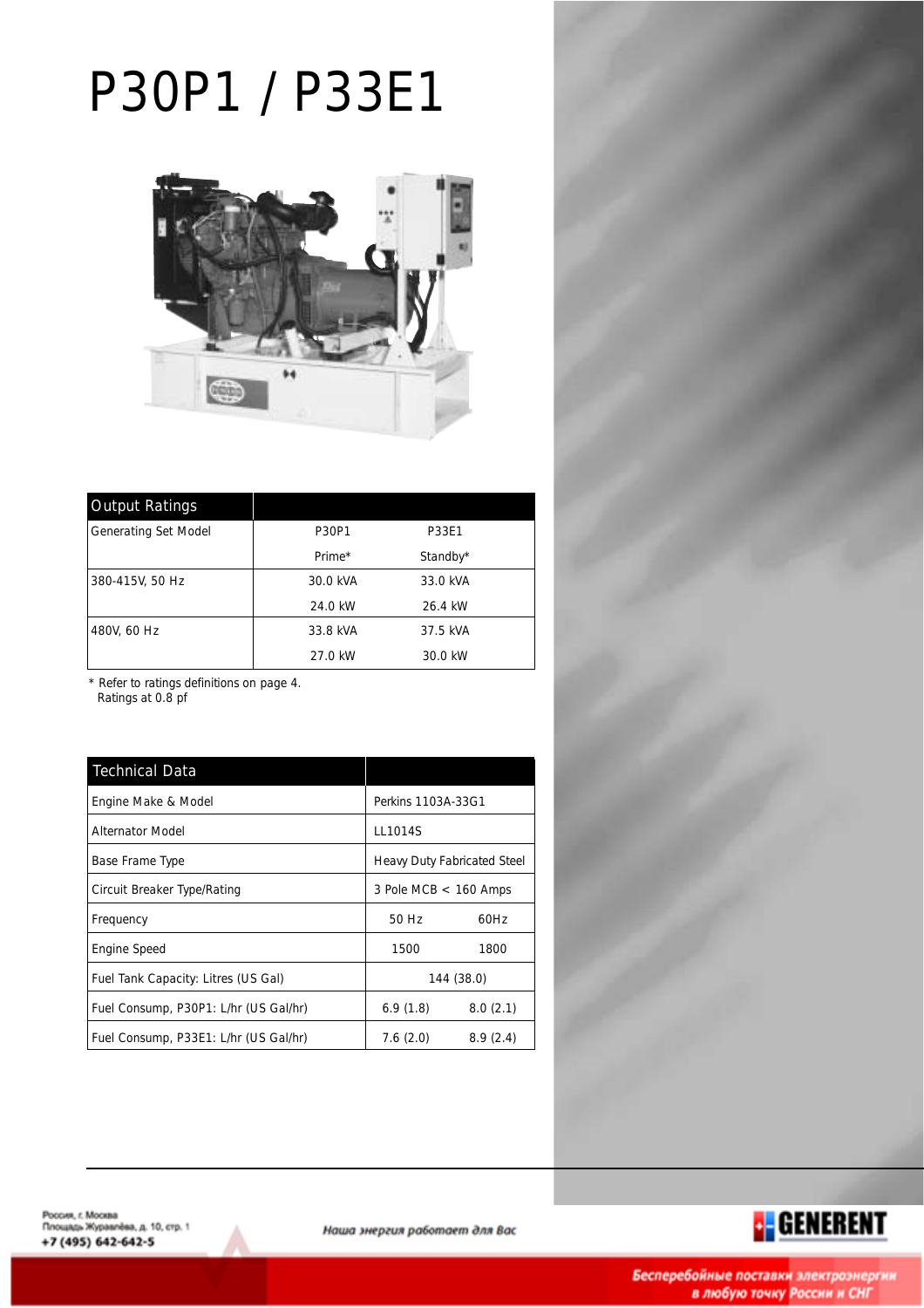P30P1/P33E1

# Engine Technical Data

| Manufacturer:                                              | <b>Physical Data</b>     |                                                                      |                         | <b>Air System</b>                           | 50 Hz                  | 60 Hz                  |
|------------------------------------------------------------|--------------------------|----------------------------------------------------------------------|-------------------------|---------------------------------------------|------------------------|------------------------|
|                                                            |                          |                                                                      | Perkins                 | Air Filter Type:                            |                        | Replaceable Element    |
| Model:                                                     |                          |                                                                      | 1103A-33G1              | Combustion Air Flow:                        |                        |                        |
| No. of Cylinders/Alignment:                                |                          |                                                                      | 3 in-line               | $m3/min$ (cfm)<br>-Standby:                 | 2.5(88)                | 3.0(106)               |
| Cycle:                                                     |                          |                                                                      | 4 Stroke                | -Prime:                                     | 2.5(88)                | 2.9 (102)              |
| Induction:                                                 |                          |                                                                      | Naturally Aspirated     | Max. Combustion Air Intake                  |                        |                        |
| Cooling Method:                                            |                          |                                                                      | Water                   | Restriction: kPa (in H <sub>2</sub> O)      | 6.5(26.1)              | 6.5(26.1)              |
| Governing Type:                                            |                          |                                                                      | Mechanical              | Radiator Cooling Airflow:                   |                        |                        |
| Governing Class:                                           |                          |                                                                      | ISO 8528 G2             | m <sup>3</sup> /min (cfm)                   | 69.6 (2458)            | 90.6 (3200)            |
| Compression Ratio:                                         |                          |                                                                      | 19.25:1                 | <b>External Restriction to</b>              |                        |                        |
| Displacement: L (cu.in):                                   |                          |                                                                      | 3.3(201.4)              | Cooling Airflow: Pa (in H <sub>2</sub> O)   | 120(0.5)               | 120(0.5)               |
| Bore/Stroke: mm (in)                                       |                          |                                                                      | 105.0 (4.1)/127.0 (5.0) |                                             |                        |                        |
| Moment of Inertia: kg m <sup>2</sup> (lb/in <sup>2</sup> ) |                          |                                                                      | 1.14 (3896)             | <b>Cooling System</b>                       | 50 Hz                  | 60 Hz                  |
| Engine Electrical System:                                  |                          |                                                                      |                         | Cooling System Capacity:                    |                        |                        |
|                                                            | -Voltage/Ground          |                                                                      | 12 / Negative           | L (US Gal)                                  | 10.2(2.7)              | 10.2(2.7)              |
|                                                            | -Battery Charger Amps    |                                                                      | 65                      | Water Pump Type:                            |                        | Centrifugal            |
|                                                            |                          |                                                                      |                         | Heat Rejected to Water &                    |                        |                        |
| Weight: kg (lbs)                                           | -Dry                     |                                                                      | 365 (805)               | Lube Oil: kW (Btu/min)                      |                        |                        |
|                                                            | -Wet                     |                                                                      | 383 (844)               | -Standby:                                   | 15.2 (864)             | 21.6 (1228)            |
|                                                            |                          |                                                                      |                         | -Prime:                                     | 13.6 (773)             | 19.2 (1092)            |
| Performance                                                |                          | <b>50Hz</b>                                                          | 60Hz                    | Heat Radiation to Room:                     |                        |                        |
|                                                            |                          |                                                                      | 1800                    | kW (Btu/min)                                | 9.2(523)               | 9.7 (552)              |
| Engine Speed: rpm                                          |                          | 1500                                                                 |                         | -Standby:                                   |                        |                        |
| Gross Engine Power:<br>kW (hp)                             | -Standby                 | 31.0 (42.0)                                                          | 36.5 (49.0)             | -Prime:                                     | 8.2(466)               | 8.4 (478)              |
|                                                            | -Prime                   | 28.2 (38.0)                                                          | 33.1 (44.0)             | Radiator Fan Load: kW (hp)                  | 0.3(0.4)               | 0.5(0.7)               |
| BMEP: kPa (psi)                                            |                          |                                                                      |                         |                                             |                        |                        |
|                                                            | -Standby                 | 752.0 (109.0)                                                        | 738.0 (107.0)           |                                             |                        |                        |
|                                                            | -Prime                   | 684.0 (99.2)                                                         | 669.0 (97.0)            | <b>Lubrication System</b>                   |                        |                        |
| Regenerative Power: kW                                     |                          | 7.0                                                                  | 9.0                     | Oil Filter Type:                            |                        | Spin-On, Full Flow     |
|                                                            |                          |                                                                      |                         | Total Oil Capacity L (US Gal):              |                        | 8.3(2.2)               |
|                                                            |                          |                                                                      |                         | Oil Pan L (US Gal):                         |                        | 7.8(2.1)               |
|                                                            |                          |                                                                      |                         | Oil Type:                                   | AP1 CG4 15W-40         |                        |
| <b>Fuel System</b>                                         |                          |                                                                      |                         | Cooling Method:                             |                        | Water                  |
|                                                            |                          | Replaceable Element                                                  |                         |                                             |                        |                        |
|                                                            |                          |                                                                      |                         |                                             |                        |                        |
| Fuel Filter Type:                                          |                          |                                                                      |                         |                                             |                        |                        |
| Recommended Fuel:                                          |                          | Class A2 Diesel                                                      |                         | <b>Exhaust System</b>                       | 50 Hz                  | 60 Hz                  |
| Fuel Consumption: L/hr (US Gal/hr)                         |                          |                                                                      |                         | Silencer Type:                              |                        | Level 1                |
|                                                            | 110%<br>Load             | 100%<br>75%<br>Load<br>Load                                          | 50%<br>Load             | Silencer Model & Oty:                       |                        | SD50 (1)               |
| P30P1                                                      |                          |                                                                      |                         | Pressure Drop Across                        |                        |                        |
| 50 Hz                                                      | 7.6(2.0)                 | 6.9(1.8)<br>5.2(1.4)                                                 | 3.8(1.0)                | Silencer System: kPa (in Hg)                | 1.8(0.5)               | 2.0(0.6)               |
|                                                            |                          |                                                                      |                         | <b>Silencer Noise Reduction</b>             |                        |                        |
| 60 Hz                                                      | 8.9(2.4)                 | 8.0(2.1)<br>6.2(1.6)                                                 | 4.7(1.2)                | Level: dB                                   | 20.0                   | 19.0                   |
| P33E1                                                      |                          |                                                                      |                         | Max. Allowable Back                         |                        |                        |
| 50 Hz                                                      |                          | 7.6(2.0)<br>5.7(1.5)                                                 | 4.1(1.1)                | Pressure: kPa (in Hg)                       | 15.0(4.4)              | 15.0(4.4)              |
| 60 Hz                                                      | $\overline{\phantom{a}}$ | 8.9(2.4)<br>6.8(1.8)                                                 | 5.0(1.3)                | Exhaust Gas Flow: m <sup>3</sup> /min (cfm) |                        |                        |
|                                                            |                          |                                                                      |                         | -Standby:                                   | 6.2(219)               | 7.5(265)               |
|                                                            |                          |                                                                      |                         | -Prime:                                     | 5.2 (184)              | 6.3(222)               |
|                                                            |                          | (based on diesel fuel with a specific gravity of 0.84 and conforming |                         | <b>Exhaust Gas</b>                          |                        |                        |
| to BS2869, Class A2)                                       |                          |                                                                      |                         | Temperature: °C (°F):                       |                        |                        |
|                                                            |                          |                                                                      |                         | -Standby:<br>-Prime:                        | 490 (914)<br>472 (882) | 510 (950)<br>501 (934) |

+7 (495) 642-642-5

Α

Бесперебойные поставки электроэнергии<br>в любую точку России и СНГ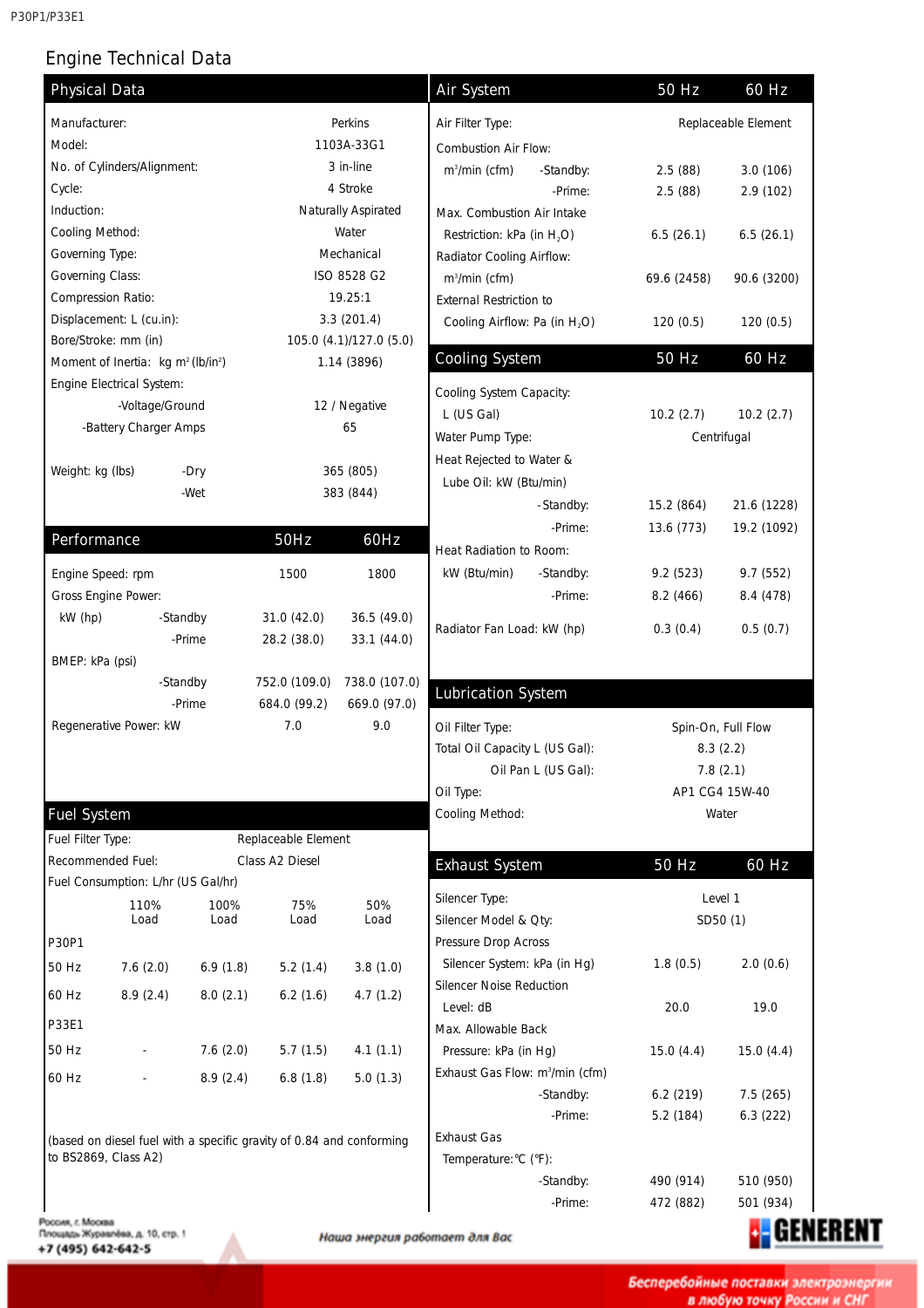### Alternator Performance Data

|                       | 50 Hz    |                                  |                      |          | 60 Hz                |                      |                      |          |                      |
|-----------------------|----------|----------------------------------|----------------------|----------|----------------------|----------------------|----------------------|----------|----------------------|
| Data Item             | 415/240V | 400/230V<br>230/115V<br>200/115V | 380/220V<br>220/110V | 220/127V | 480/277V<br>240/139V | 380/220V<br>220/110V | 240/120V<br>208/120V | 230/115V | 440/254V<br>220/127V |
| <b>Motor Starting</b> |          |                                  |                      |          |                      |                      |                      |          |                      |
| Capability* kVA       | 64       | 60                               | 55                   | 71       | 70                   | 47                   | 55                   | 52       | 61                   |
| Reactances:           |          |                                  |                      |          |                      |                      |                      |          |                      |
| Per Unit              |          |                                  |                      |          |                      |                      |                      |          |                      |
| Xd                    | 1.97     | 2.12                             | 2.35                 | 1.75     | 1.99                 | 3.17                 | 2.65                 | 2.86     | 2.37                 |
| X'd                   | 0.10     | 0.11                             | 0.12                 | 0.09     | 0.11                 | 0.17                 | 0.14                 | 0.15     | 0.13                 |
| X"d                   | 0.052    | 0.056                            | 0.062                | 0.046    | 0.053                | 0.084                | 0.070                | 0.076    | 0.063                |

Reactances shown are applicable to prime ratings

\* Motor starting capability based on 30% voltage dip at 0.6 power factor.

# Alternator Technical Data

| <b>Physical Data</b>              |               | <b>Operating Data</b>               |                    |                                      |
|-----------------------------------|---------------|-------------------------------------|--------------------|--------------------------------------|
| Manufacturer:                     | FG Wilson     | Overspeed: RPM                      |                    | 2250                                 |
| Model:                            | LL1014S       | Voltage Regulation (steady state)   |                    | $+/- 0.5$                            |
| No. of Bearings:                  |               | Wave Form NEMA $=$ TIF              |                    | < 50                                 |
| <b>Insulation Class:</b>          | H             | Wave Form IEC=THF                   |                    | $< 2\%$                              |
| <b>Winding Pitch Code:</b>        | $2/3$ (No. 6) | <b>Total Harmonic Content LL/LN</b> |                    | $< 4\%$                              |
| Wires:                            | 12            | <b>Radio Interference</b>           | Standard EN61000-6 | Suppression is in line with European |
| <b>Ingress Protection Rating:</b> | IP23          | Radiant Heat: kW (Btu/min)          |                    |                                      |
| <b>Excitation System:</b>         | Shunt         |                                     | $-50$ Hz:          | 3.3(188)                             |
| <b>AVR Model:</b>                 | R230          |                                     | $-60$ Hz:          | 3.8(216)                             |

Наша энергия работает для Вас